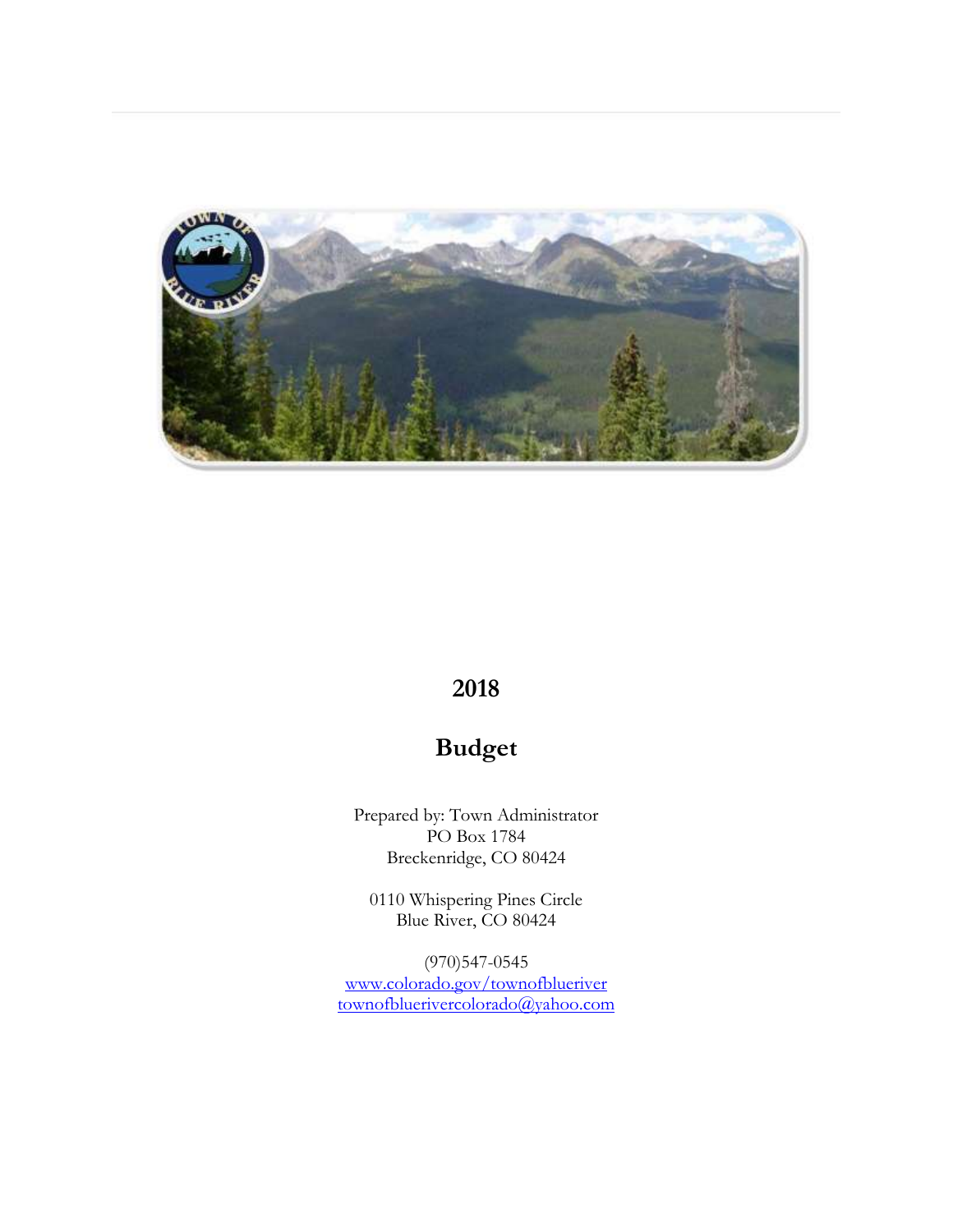# **Town Administrator's Fiscal Summary This summary is organized into 2017 retrospective and 2018 outlook and general fiscal notes**

# **2017 Retrospective**

2017 was a steady year for the Town of Blue River. The Town hired a new Public Works Official and a part-time Electrical Inspector. This has worked to streamline the building department creating more efficiency for the residents and contractors. The Town hired a new Town Marshal upon the retirement of the previous Marshal. The new Marshal is expanding the department and certifications concentrating on community service policing.

### **Streets**

- Conducted a drainage project along Blue River Road. The project will help manage the flows during runoff and heavy rains.
- Cleared and addressed culvert issues throughout town.
- A signage and culvert inventory is underway.

### **Community Outreach**

- Held three Trustee Talks and improved the website services.
- Monthly newsletters.
- Held the Blue River Founders Day Celebration in August.
- Developed the Town Mission Statement.
- Began work on gateway signage

#### **Personnel & Staffing**

Hired a Public Works Official to oversee road maintenance, snow removal and building inspections. Hired a part-time Electrical Inspector This brings the Blue River town staff to three full-time employees and one part-time.

#### **Bus Service**

Summit Stage continues to service the Town of Blue River with two routes in the morning and two in the evening. Service will expand times beginning in November 2017

## **Construction & Development**

Construction in Blue River remains strong and steady. Year to date new construction is even with 2016.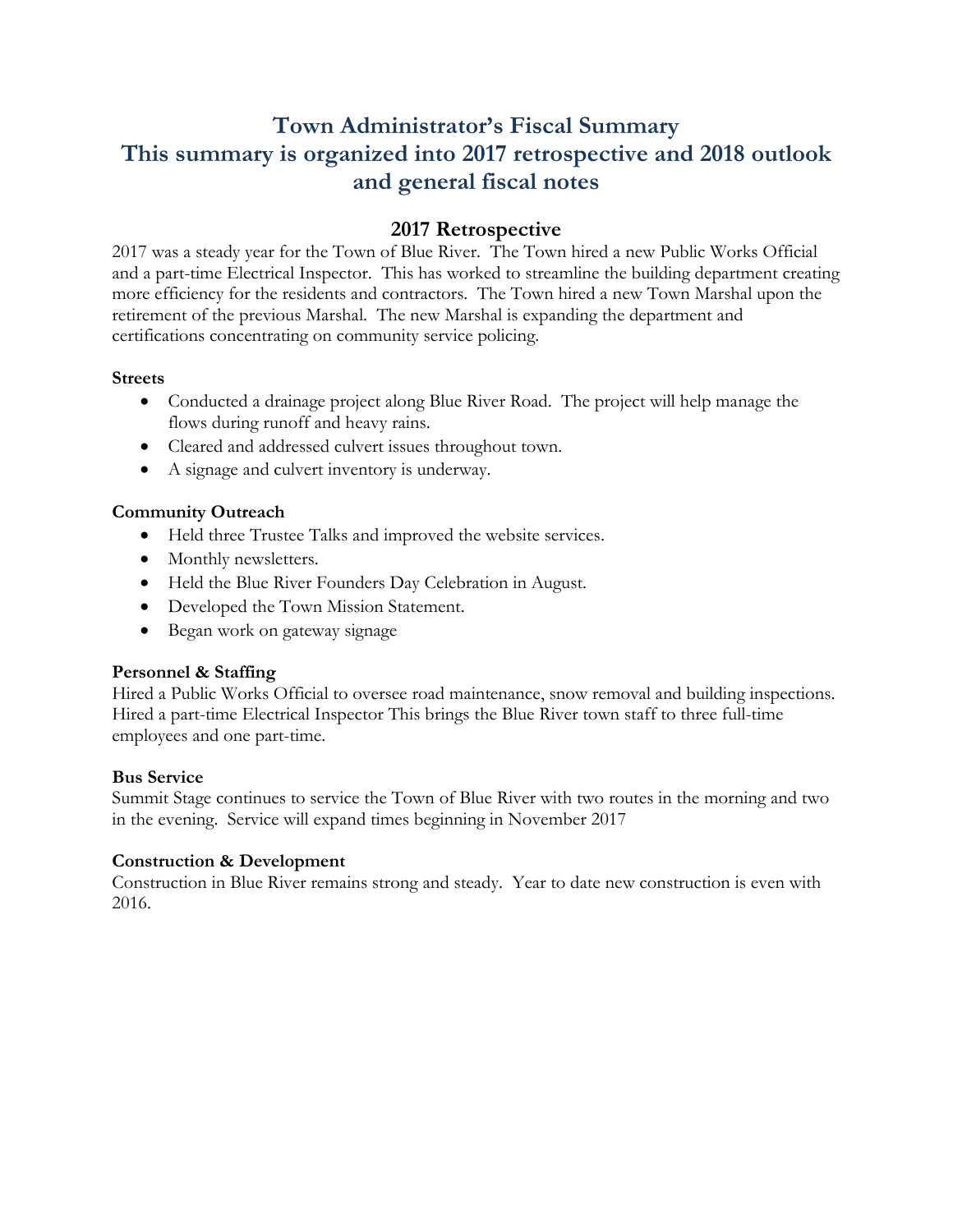## **Building Permits by Year**



#### **General Fiscal Notes**

Sales tax and permitting remain steady. There has been an increase in the number of homes registering for short-term rentals. There are currently 102 homes in Blue River rented on a shortterm (less than 30 days basis.)

The population in Blue River continues to grow with the majority of homes being occupied by fulltime homeowners. There have been 71 homes sold year to date in 2017.

The Town of Blue River sales tax is down 7% versus 2016. It is anticipated that sales tax revenue will meet budget by year end.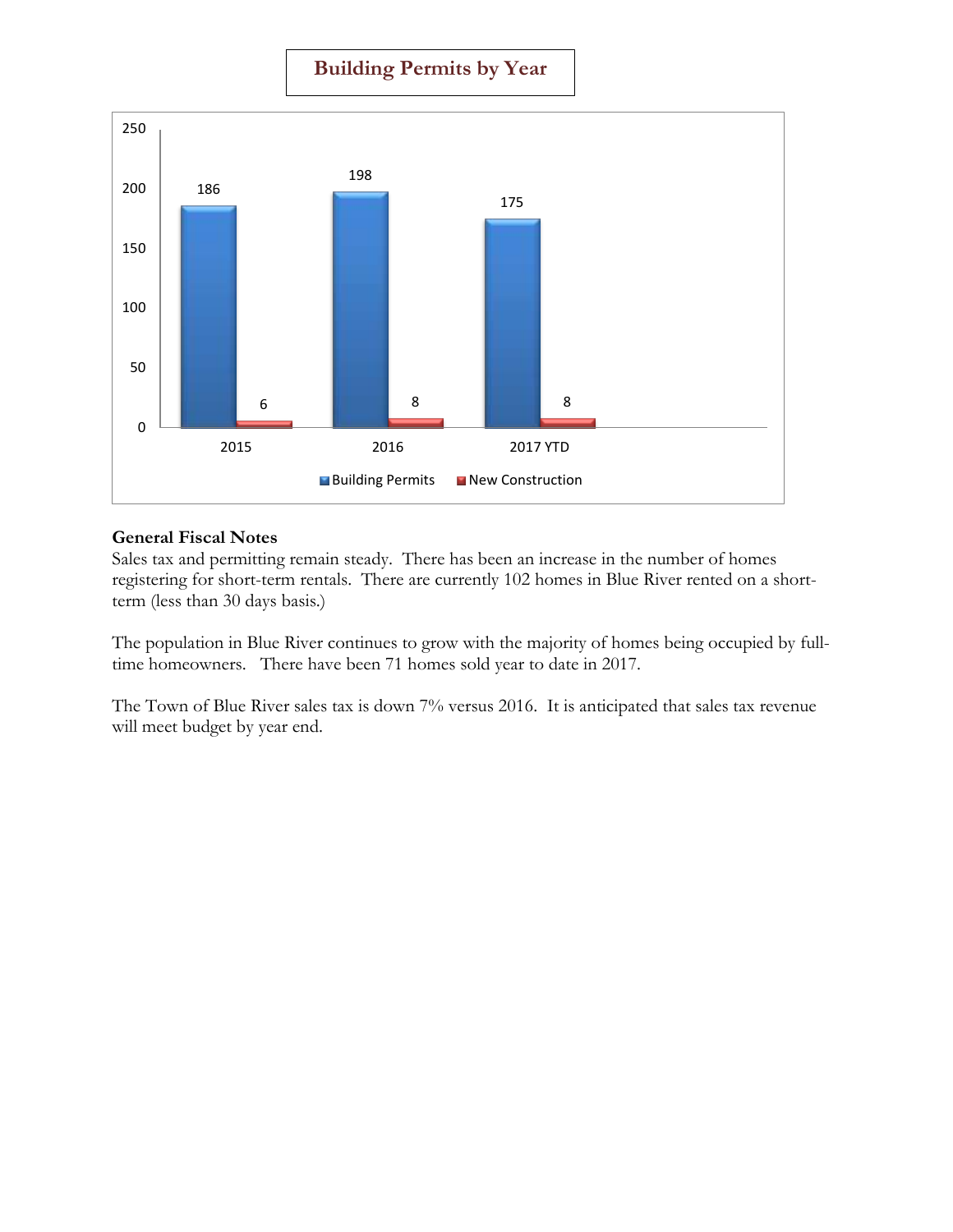

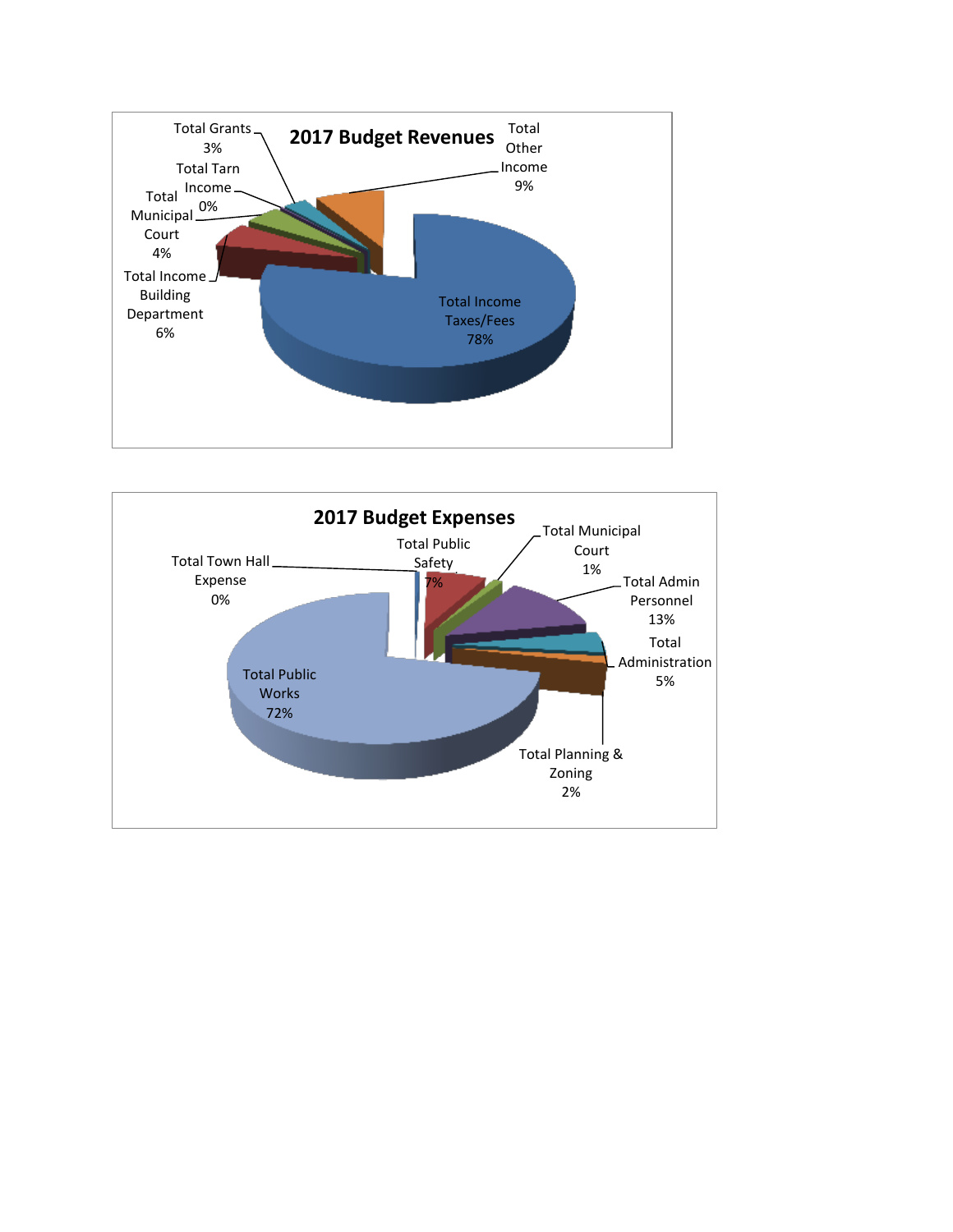

# **2018 Plan and Outlook**

## **Capital Outlay**

In 2018, the Blue River Trustees have designated \$367,120 towards capital improvement expenditures.

| Capital Improvement Planning | \$115,120 |  |
|------------------------------|-----------|--|
| Cisterns                     | \$150,000 |  |
| CDOT Access Plan             | \$62,000  |  |
| Gateway Signage              | \$30,000  |  |
| Town Hall Landscaping        | \$10,000  |  |
| Total                        | \$367,120 |  |

## **Capital**

The Town has hired Muller Engineering to help work through developing a Capital Improvement Plan. This has been started in 2017 and will continue through 2018. The Board of Trustees, Planning & Zoning Commission and the Blue River Citizen Advisory Committee have begun to develop criteria and possible areas of focus. Next steps will be a very public process to set the priorities for the town as it relates to roads, trails, cisterns and parks.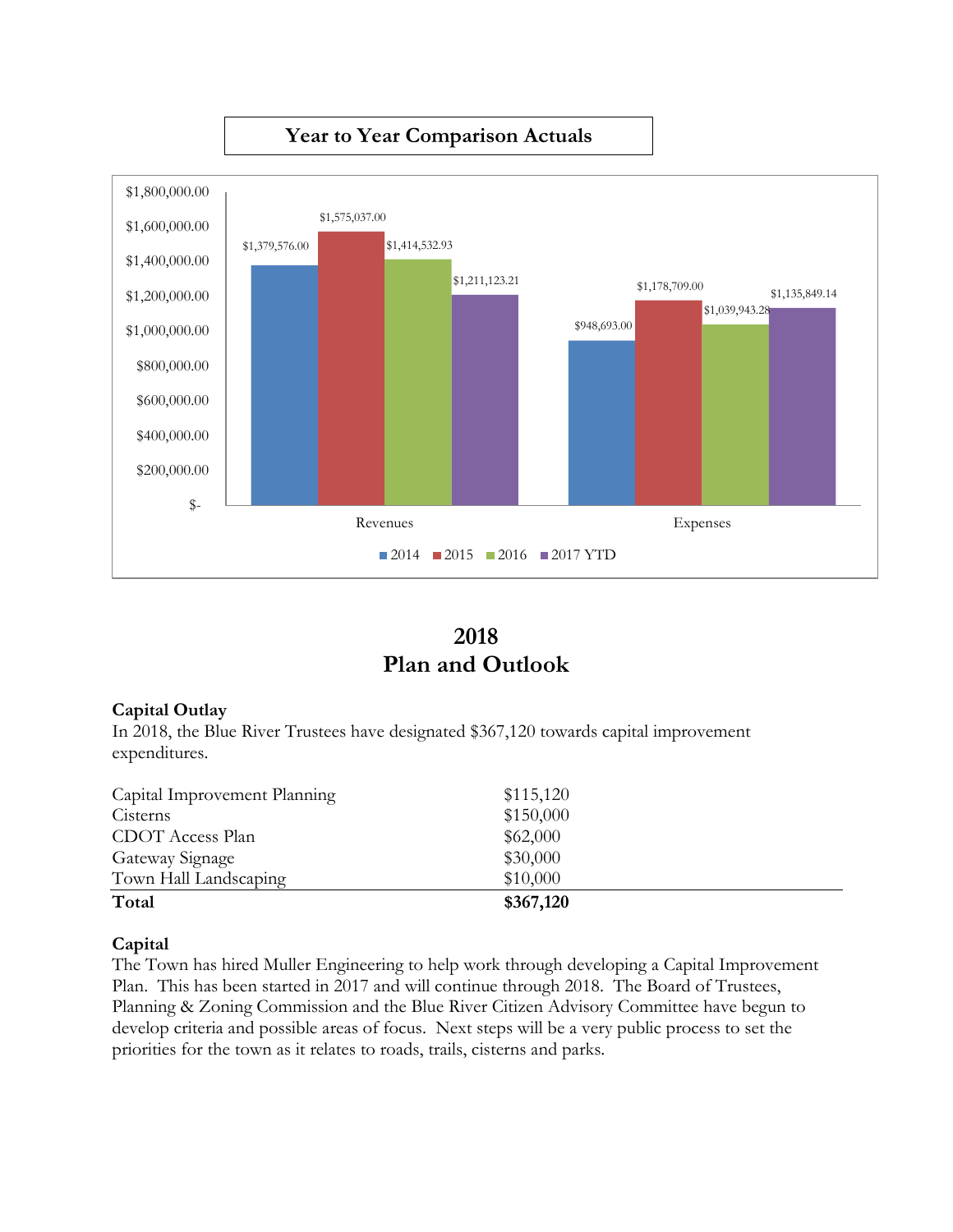#### **Cisterns**

The Town is working with five properties to install additional cisterns for fire safety throughout town. The locations have been evaluated by the Red, White and Blue Fire District. A grant will be submitted to the Colorado Department of Local Affairs (DOLA).

#### **CDOT Access Plan**

A Highway 9 Access Plan in being developed in partnership with CDOT, Summit County and the Town of Breckenridge. The plan will identify current and future access points, conduct a safety analysis and recommendation for Highway 9 as well as development of a potential recreational path.

#### **Gateway Signage**

Plans and designs are being developed for the construction of gateway signs to the Town. The goal is to welcome visitors to Blue River and assist in identifying the Town within the County.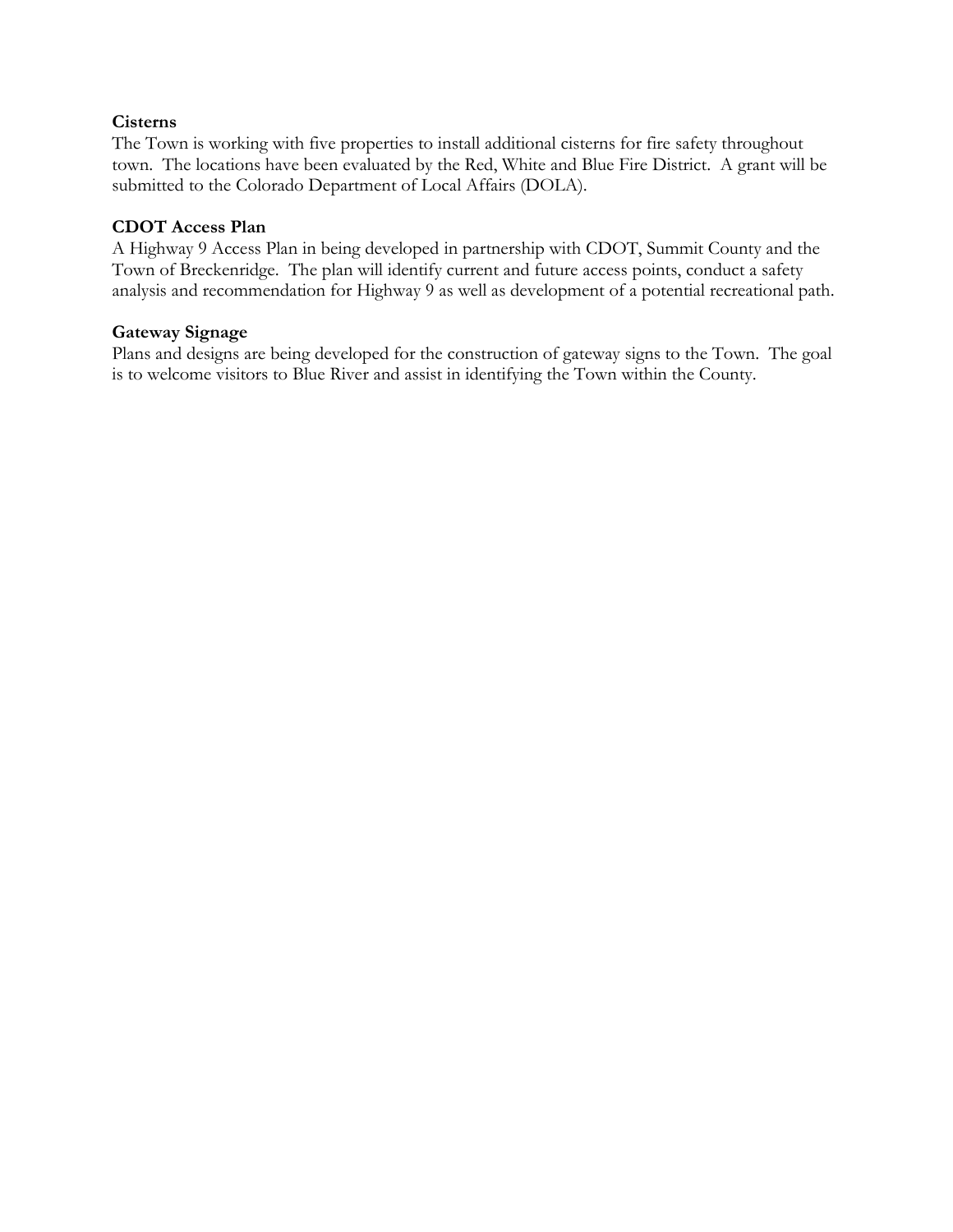# **2018 Fund Budget Summary**

# **General Fund**

| Income                         |                                                   |  |
|--------------------------------|---------------------------------------------------|--|
| Taxes/Fees                     | \$939,685.86                                      |  |
| <b>Building Department</b>     | \$67,000.00                                       |  |
| Municipal Court                | \$60,100.00                                       |  |
| Tarn Income                    | \$3,000.00                                        |  |
| Grants                         | \$120,000.00                                      |  |
| Other Income                   | \$110,500.00                                      |  |
| <b>Total Income</b>            | \$1,300,285.86 * A 8.5% increase over 2017 Budget |  |
| <b>Expenses</b>                |                                                   |  |
| Administration-Personnel       | \$183,690.00                                      |  |
| Administration                 | \$88,091.00                                       |  |
| Town Hall Expense              | \$9,800.00                                        |  |
| Planning & Zoning              | \$8,400.00                                        |  |
| Municipal Court                | \$17,100.00                                       |  |
| Public Safety                  | \$137,500.00                                      |  |
| Public Works                   | \$819,460.00                                      |  |
| <b>Total Expenses</b>          | \$1,266,641 *A 14.4% decrease from 2017 Budget    |  |
|                                | <b>Capital Fund</b>                               |  |
| <b>Expenses</b>                |                                                   |  |
| Capital Improvement Plan       | \$115,120.00                                      |  |
| Cisterns                       | \$150,000.00                                      |  |
| Signage                        | \$30,000.00                                       |  |
| <b>CDOT</b> Access Plan        | \$62,000.00                                       |  |
| Town Hall Landscaping          | \$10,000.00                                       |  |
| <b>Total Capital Expenses</b>  | \$367,120.00                                      |  |
| <b>Conservation Trust Fund</b> |                                                   |  |
| Revenues                       | \$6,000.00                                        |  |

|                           | .           |
|---------------------------|-------------|
| <b>Total Fund Balance</b> | \$78,928.78 |